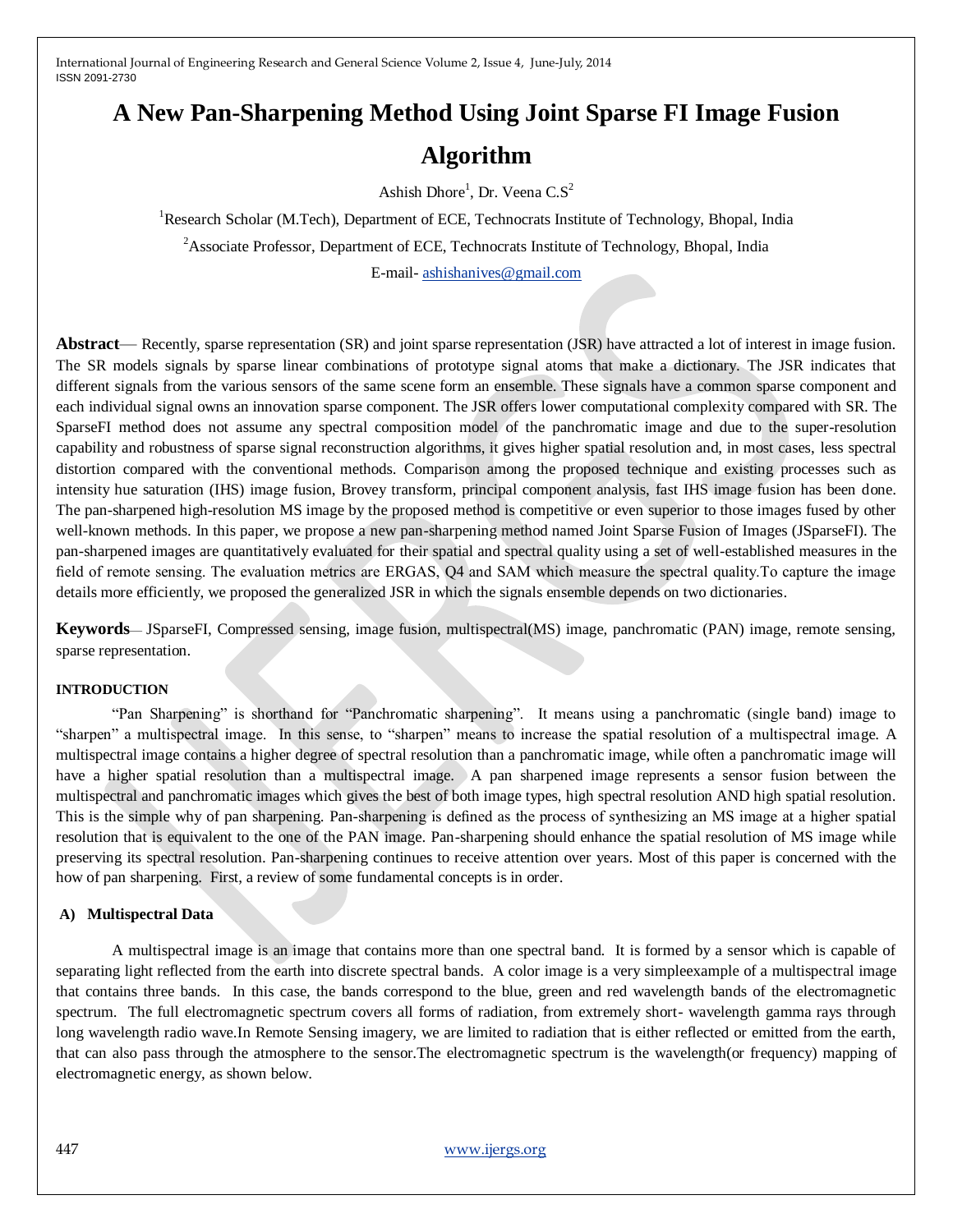



**Fig. 1 : Electromagnetic spectrum**

Electro-optical sensors sense solar radiation that originates at the sun and is reflected from the earth in the visible to nearinfrared (just to the right of red in the figure above) region. Thermal sensors sense solar radiation that is absorbed by the earth and emitted as longer wavelength thermal radiation in the mid to far infrared regions. Radar sensors provide their own source of energy in the form of microwaves that are bounced off of the earth back to the sensor. A conceptual diagram of a multispectral sensor is shown below.



F**ig. 2: Simplified diagram of a multispectral scanner**

In this diagram, the incoming radiation is separated into spectral bands using a prism. We have all seen how a prism is able to do this and we have seen the earth's atmosphere act like a prism when we see rainbows. In practice, prisms are rarely used in modern sensors.Instead, a diffraction grating which is a piece of material with many thin grooves carved into it is used. The grooves cause the light to be reflected and transmitted in different directions depending on wavelength. You can see a rough example of a diffraction grating when you look at a CD and notice the multi-color effect of light reflecting off of it as you tilt it at different angles. After separating the light into different "bins" based on wavelength ranges, the multispectral sensor forms an image from each of the bins and then combines them into a single image for exploitation.Multispectral images are designed to take advantage of the different spectral properties of materials on the earth's surface. The most common example is for detection of healthy vegetation. Since healthy vegetation reflects much more near-infrared light than visible light, a sensor which combines visible and near-infrared bands can be used to detect health and less healthy vegetation. Typically this is done with one or more vegetation indices such as the Normalized DifferenceVegetation Index (NDVI) defined as the ratio of the difference of the red and near-infrared reflectance divided by the sum of these two values. Some typical spectral signatures of vegetation, soil and water are shown below,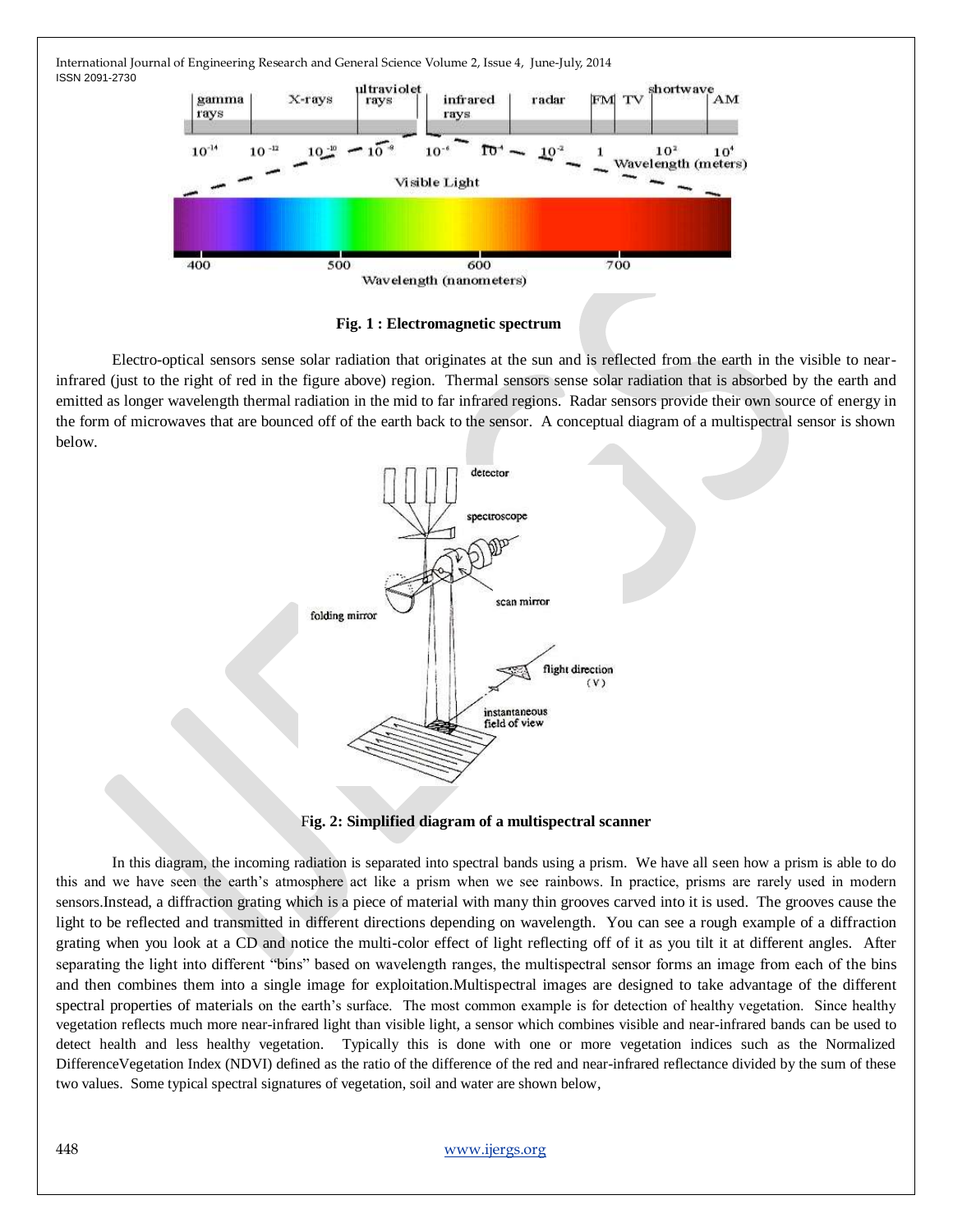

## **Fig. 3: Reflectance spectra of some common materials. Red, Green and Blue regions of the spectrum are shown. Near-IR is just to the right of the Red band. Ultraviolet is to the left of the Blue band.**

These are only representative spectra. Each type of vegetation, water, soil and other surface type havedifferent reflectance spectra, and outside of a laboratory, these also depend on the sun's position in the sky and the satellite's position as well.When there are more bands covering more parts of the electromagnetic spectrum, more materials can be identified using more advanced algorithms such as supervised and unsupervised classification, in addition to the simple but effective band ratioand normalization methods such as the NDVI.Remote View has several tools which take advantage of multispectral data including the Image Calculator for performing NDVI and other indices and a robust Multispectral Classification capability which includes both supervised and unsupervised classification. This paper however is focused on the Pan Sharpening tools within Remote View.

#### **B) Panchromatic data**

In contrast to the multispectral image, a panchromatic image contains only one wide band of reflectance data. The data is usually representative of a range of bands and wavelengths, such as visible or thermal infrared, that is, it combines many colors so it is "pan" chromatic. A panchromatic image of the visible bands is more or less a combination of red, green and blue data into a single measure of reflectance. Modern multispectral scanners also generally include some radiation at slightly longer wavelengths than red light, called "near infrared" radiation.

Panchromatic images can generally be collected with higher spatial resolution than a multispectral image because the broad spectral range allows smaller detectors to be used while maintaining a high signal to noise ratio.

For example, 4-band multispectral data is available from QuickBird and GeoEye. For each of these, the panchromatic spatial resolution is about four times better than the multispectral data. Panchromatic imagery from QuickBird-3 has a spatial resolution of about 0.6 meters. The same sensor collects the nearly the multispectral data at about 2.4 meters resolution. For GeoEye's Ikonos, the panchromatic and multispectral spatial resolutions are about 1.0 meters and 4.0 meters respectively. Both sensors can collect co registered panchromatic and four-band (red, green, blue and near-infrared) multispectral images.

The developments in the field of sensing technologies multisensor systems have become a reality in a various fields such as remote sensing, medical imaging, machine vision and the military applications for which they were developed. The result of the use of these techniques is an increase of the amount of data available. Image fusion provides an effective way of reducing the increasing volume of information while at the same time extracting all the useful information from the source images. Multi-sensor data often presents complementary information, so image fusion provides an effective method to enable comparison and analysis of data. The aim of image fusion, apart from reducing the amount of data, is to create new images that are more suitable for the purposes of human/machine perception, and for further image- processing tasks such as segmentation, object detection or target recognition in applications such as remote sensing and medical imaging. For example, visible-band and infrared images may be fused to aid pilots landing aircraft in poor visibility.

449 [www.ijergs.org](http://www.ijergs.org/) A remote sensing platform uses a variety of sensors. Of the fundamental ones are panchromatic (PAN) sensor and Multi-Spectral (MS) sensor. The PAN sensor has a higher spatial resolution. In other words, each pixel in the PAN image covers a smaller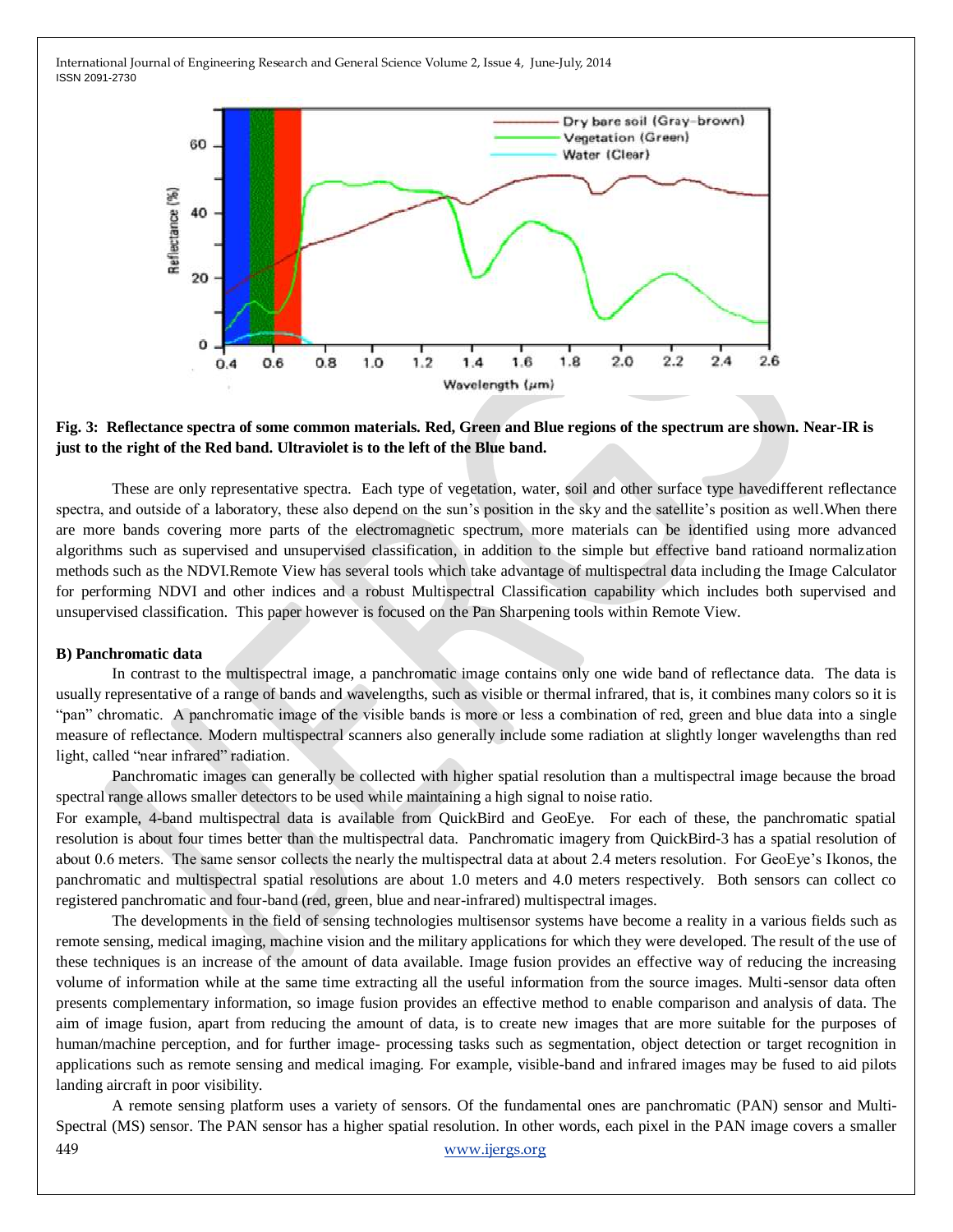area on the ground compared to the MS image from the same platform. On the other hand, the MS sensor has a higher spectral resolution, which means that it corresponds to a narrower range of electromagnetic wavelengths compared to the PAN sensor. There are several reasons behind not having a single sensor with both high spatial and high spectral resolutions. One reason is the incoming radiation energy. As the PAN sensor covers a broader range of the spectrum, its size can be smaller while receiving the same amount of radiation energy as the MS sensor. Other reasons include limitation of on-board storage capabilities and communication bandwidth.

## **I. DIFFERENT METHODS TO PERFORM PAN-SHARPENING**

**A) IHS Image Fusion**: -IHS is one of the most widespread image fusion methods in remote sensing applications. The IHS transform is a technique where RGB space is replaced in the IHS space by intensity (I), hue (H), and saturation (S) level. The fusion process that uses this IHS transform is done by the following three steps.

- 1) First, it converts the RGB space into the IHS space (IHS transform).
- 2) The value of intensity  $I = (R + G + B)/3$  is replaced by the value of PAN.
- 3) Then retransformed back into the original RGB space

**B) PCA Method**: -The PCA technique is a decorrelation scheme used for various mapping and information extraction in remote sensing image data. The procedure to merge the RGB and the PAN image using the PCA fusion method is similar to that of the IHS method. The fusion process that uses this PCA is done by the following three steps.

1) First, it converts the RGB space into the first principal component (PC1), the second principalcomponent (PC2), and the third principal component (PC3) by PCA

2) The first principal component (PC1) of the PCA space is replaced by the value of the PAN image.

3) The retransformed back into the original RGB space (reverse PCA)

**C) Brovery Transform (BT):-** BT is a simple image fusion method that preserves the relative spectral contributions of each pixel but replaces its overall brightness with the high-resolution PAN image

## **II. SPARSEFI ALGORITHM FOR IMAGE FUSION**

Pan-sharpening requires a low-resolution (LR) multispectral image Y with N channels and a high-resolution (HR) panchromatic image  $X_0$  and aims at increasing the spatial resolution of Y while keeping its spectral information, i.e ,generating an HR multispectral image X utilizing both Y and  $X_0$  as inputs. The Sparse FI algorithm reconstructs the HR multispectral image in an efficient way by ensuring both high spatial and spectral resolution with less spectral distortion.It consists of three main steps:

- 1) Dictionary learning
- 2) Sparse coefficients estimation
- 3) HR multispectral image reconstruction

## **A) Dictionary Learning**

The HR pan image  $X_0$  is low-pass filtered and down sampled by a factor of  $F_{DS}$  (typically 4–10) such that its final explored spread function is similar to the original image. The resulting LR version of  $X_0$  is called  $Y_0$ . This  $Y_0$  is combined with the co registration of the different channels that is required, anyway. The LR pan image  $Y_0$  and the LR multispectral image Y are tiled into small, partially overlapping patches  $Y_0$  and  $Y_k$ , where k stands for the k<sup>th</sup> channel and k =1,...,N. All the LR patches  $Y_0$  with pixel values arranged in column vectors form the matrix  $D_l$  called the LR dictionary. Likewise, the HR dictionary  $D_h$  is generated by tiling the HR pan image  $X_0$  into patches  $X_0$  of FDS times the size as the LR pan image patches, such that each HR patch corresponds to an LR patch. These image patches are called "atoms" of the dictionaries.

## **B) Sparse Coefficients Estimation**

Sparse coefficients are estimated according to the atoms having least number of PAN patches in the LR dictionary. The atoms in the dictionary are orthogonal because they can exhibit infinite number of solution. In this step an attempt has been made to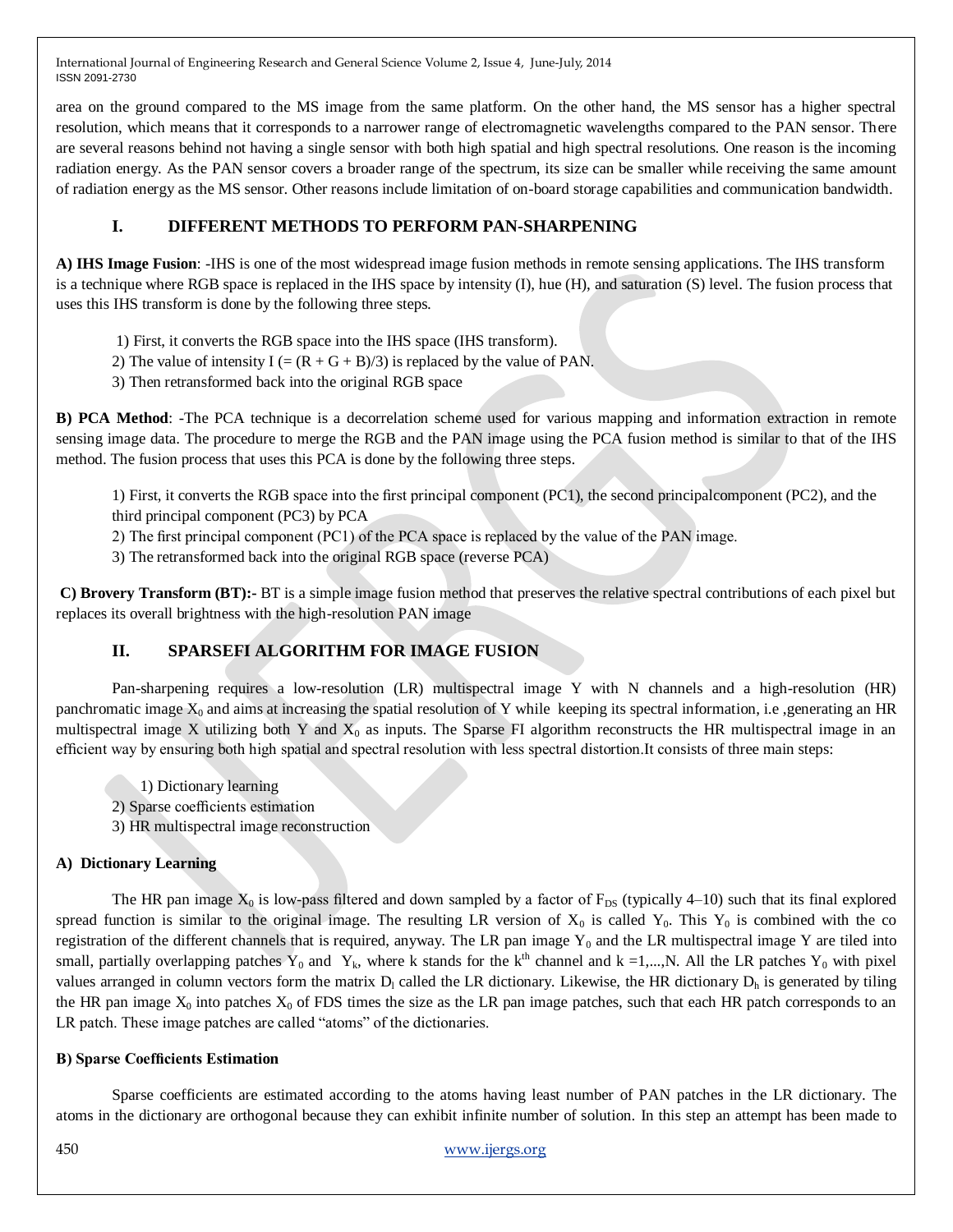represent each LR multispectral patch in the particular channel as a linear combination of LR PAN patches. These are referred as the



## **Fig 4:Flow chart of sparse FI method**

## **C)HR Multispectral Image Reconstruction**

Since each of the HR image patches  $X_k$  is assumed to share the same sparse coefficients as the corresponding LR image patch  $Y_k$  in the coupled HR/LR dictionary pair, i.e., the coefficients of  $X_k$  in  $D_h$  are identical to the coefficients of  $Y_k$  in  $D_h$ , the final sharpened multispectral image patches  $X_k$  are reconstructed by,

 $X_k = D_h \hat{a}_{k.}$ 

The tiling and summation of all patches in all individual channels finally give the desired pan-sharpened image X.

## **III. PROPOSED METHOD**

Recently sparse signal representation of image patches was explored to solve the pan-sharpening problem for remote sensing images. Although the proposed sparse reconstruction based methods lead to motivating results, yet none of them has considered the fact that the information contained in different multispectral channels may be mutually correlated. In this paper, we extend the Sparse Fusion of Images (SparseFI, pronounced "sparsify") algorithm, proposed by the authors before, to a Jointly Sparse Fusion of Images (JSparseFI) algorithm by exploiting these possible signal structural correlations between different multispectral channels. This is done by making use of the distributed compressive sensing (DCS) theory that restricts the solution of an underdetermined system by considering an ensemble of signals being jointly sparse. The given SparseFI algorithm works as stated as above. In this we tried to improve the parameters which decide the sparsity of the image which is to be fused. The main focus is on improving the clarity of the image. Although number of algorithms have been developed but this method has shown better performance than others. The main aspect to worry about is the down sampling factor and the patch size with a regularization parameter.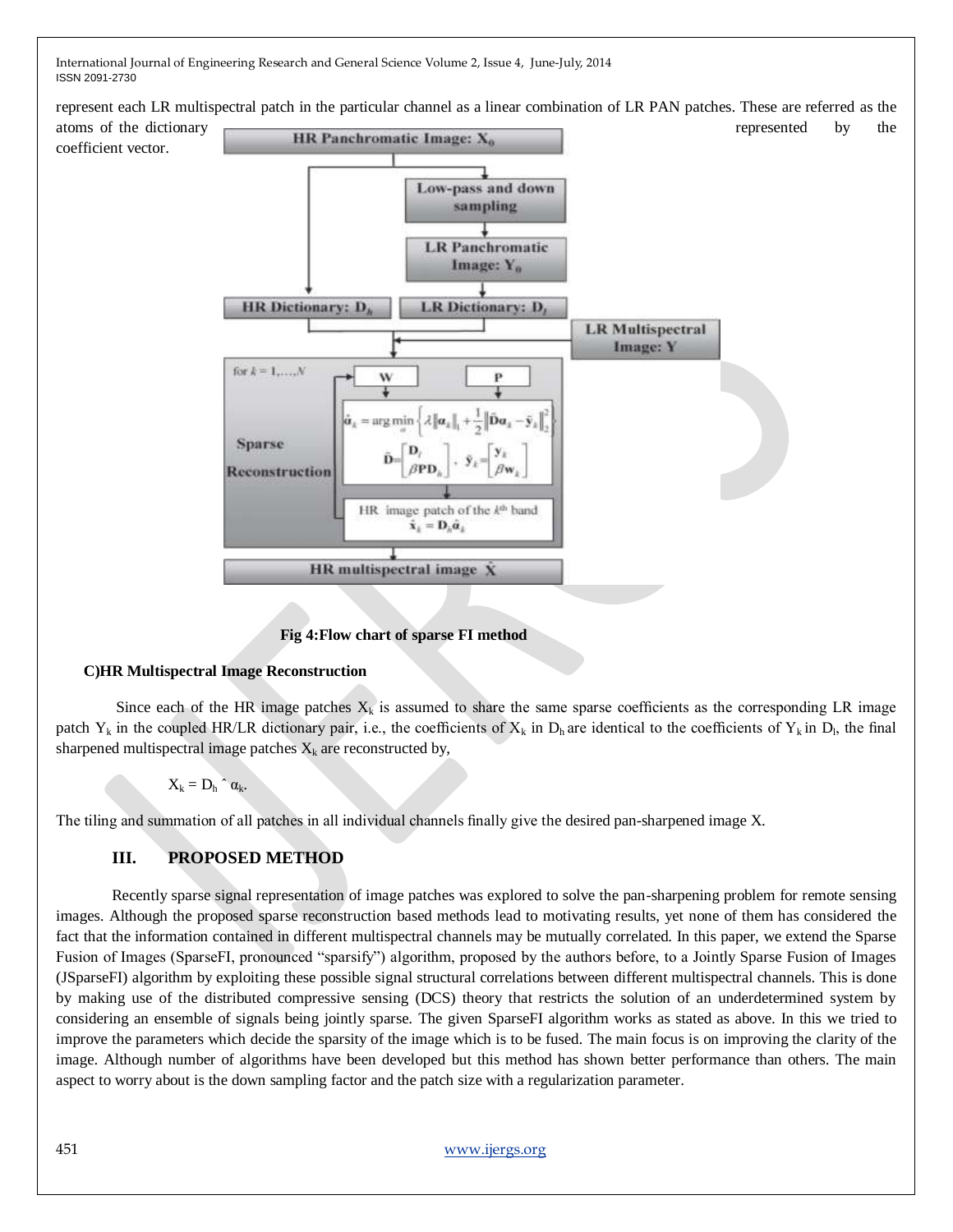#### **IV. A SPARSE REPRESENTATION AND COMPRESSED SENSING**

The development of image processing in the past several decades reveals that a reliable image model is very important. In fact, natural images tend to be sparse in some image. This brings us to the sparse and redundant representation model of image.Compressed sensing mainly includes sparse representation, measurement matrix and reconstruction algorithm. Where, the sparse representation is the theory basis of the compressed sensing theory. The sparse representation denotes that fewer coefficients can better describe the main information of the signal. Most actual signals are nonzero. Most coefficients have small values in certain transform base (such as: wavelet basis), while less coefficients which bear most information of the signal have large values. The CS theory shows that the more sparse of the signal, the much accurate of the reconstruction signal. So the suitable transformation base can guarantee the sparsity and independence of coefficient, and guarantee the reconstruction precision of the compressed sensing while reducing the compression measurements.

At present, the common transforms are the Fourier Transform, Discrete Cosine Transform, Wavelet Transform etc. This paper proposed a novel image compressed sensing image fusion algorithm based on joint sparse representation. In order to reduce the computational burden, this study firstly constructed the joint sparse matrix. On the basis of analyzing the relationship of the reconstruction and fusion quality, the images are fused by the maximum absolute value fusion rule and reconstructed by the minimum total variation method. Consider a family of signals $\{x_i, i=1, 2, ..., g\}$ ,  $x_i \in \mathbb{R}^n$ . Specially, in this paper, each such signal is assumed to be a √n×√n image patch, obtained by lexicographically stacking the pixel values. Sparse representation theory supposes the existence of a matrix  $D \in R^{n \times T}$ , n <<T, each column of which corresponds to a possible image. These possible images are referred to as atomic images, and the matrix D as a dictionary of the atomic images. Thus, an image signal x can be represented as  $x = D\alpha$ . For overcomplete D (n << T), there are many possible α satisfying  $x = Dα$ . Our aim is to find the α with the fewest nonzero elements. Thus, the  $\alpha$  is called the sparse representation of x with dictionary D. formally, this problem can be obtained by solving the following optimization problem:

 $\alpha$  = argmin $\alpha_0$ 

Where  $\alpha_0$  denotes the number of nonzero components in  $\alpha$ . In practice, because of various restrictions, we cannot get x directly; instead, only a small set of measurements y of x is observed. The observation y can be represented as

 $y = Lx$ 

Where L $\in$  R<sup>kxn</sup> with k<n is interpreted as the encode process of the CS theory, where L is a CS measurement matrix. The CS theory ensures that under sparsity regularization, the signal x can be correctly recovered from the observation y by

#### min  $\alpha$ 0

In this paper, we propose one remote sensing image fusion method from the perspective of compressed sensing. The highresolution PAN and low-resolution MS images are referred as the measurements y. The matrix L is constructed by the model from the high- resolution MS images to the high-resolution PAN and low resolution MS images. Thus, the sparse representation  $\alpha$  of the highresolution MS images corresponding to dictionary D can be recovered from measurements y according to the sparsity regularization, and the high-resolution MS images are constructed by

 $x = D\alpha$ .

In fact, when the coefficients are sufficiently sparse, this problem can be replaced with minimizing the  $\alpha_0$ .

#### **V. PROPOSED IMAGE FUSION SCHEME**

#### **A) IMAGE FORMATION MODEL**

Remote sensing physics should be carefully considered while designing the pan-sharpening process. Let  $X^{high}$ <sub>p</sub> and  $Y^{low}$ <sub>p</sub>, p  $=1,..., P$ , represent the p<sup>th</sup> band of the high-resolution and low-resolution MS images, respectively, where P denotes the number of bands of the MS images. The observed low- resolution MS images are modeled as decimated and noisy versions of the corresponding high-resolution MS images, as shown in Fig. 5.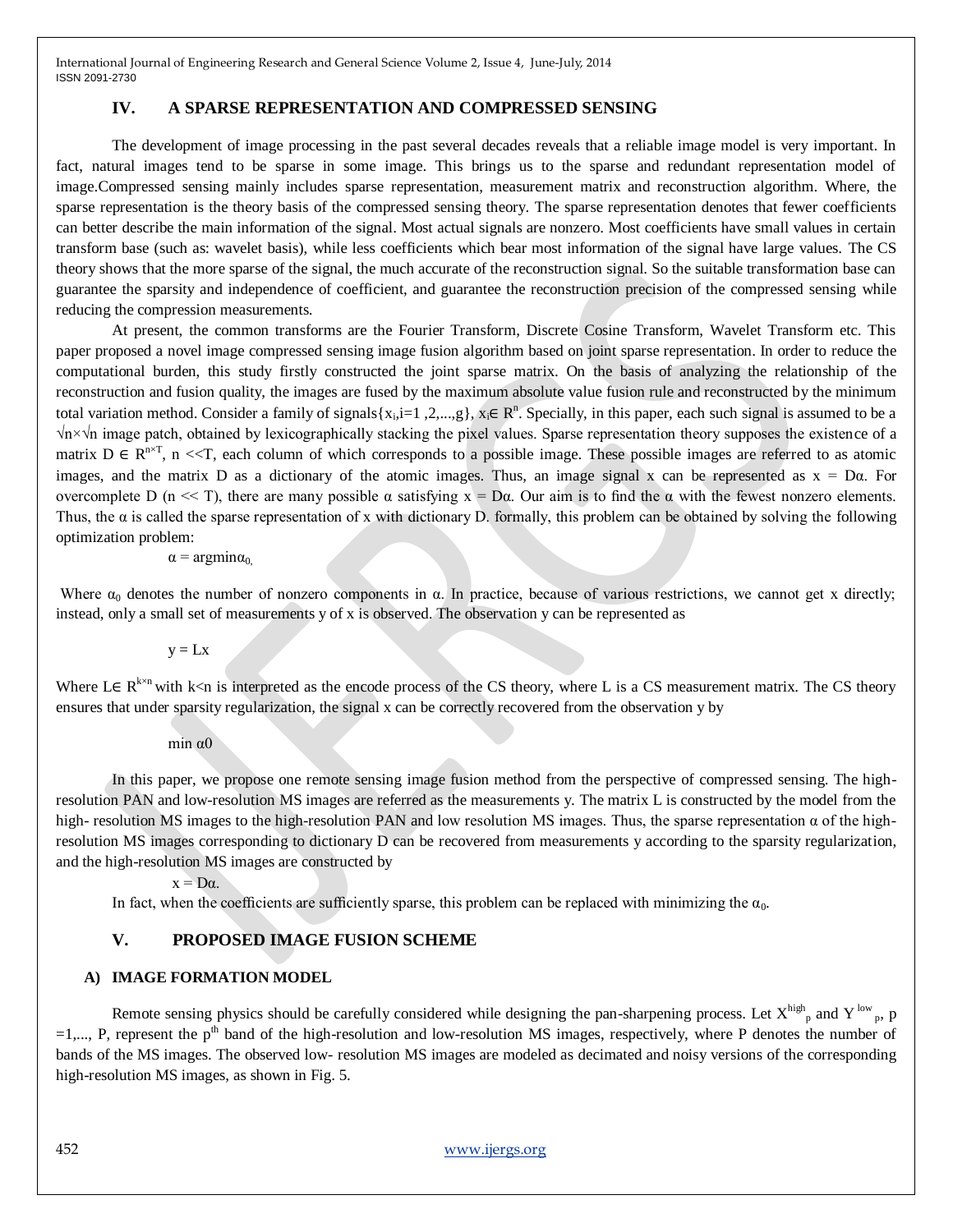

#### **Fig 5: Relationship between a single low-resolution MS band and its corresponding high-resolution version**

In fact, intensity of the low-resolution image is due to integration of light intensity that falls on the charge-coupled device sensor array of suitable area compared to the desired high- resolution images, so the low-resolution intensity can be seen as neighborhood pixels' average of the high-resolution intensities corrupted with additive noise. The relationship between  $X^{high}$ p and Y low p is written as

$$
Y\ l^{ow}\ p=MX\ ^{high}\ p+V_{P}
$$

Where M is the decimation matrix and  $V_p$  is the noise vector.

In fact, the PAN image usually covers a broad range of the wavelength spectrum; whereas, one MS band covers only a narrow spectral range. Moreover, the range of wavelength spectrum of the PAN modality is usually overlapped or partly overlapped with those of the MS bands. This overlapping characteristic motivates us making the assumption that the PAN image is approximately written as a linear combination of the original MS images

$$
Y^{PAN} = \sum p w_p X^{high}{}_{p} + V_p
$$

Where  $W_p$  is the weight and  $V_p$  is the additive zero-mean Gaussian noise.



**Fig. 6: Remote sensing image formation model.**

However, we should note that the linear relationship between the PAN and the MS image is only approximated by the linear model because of the complexity of physics, atmospheric dispersion, and so on. We consider a pan-sharpening case with four spectralbands: 1) Red (R); 2) green (G); 3) blue (B); 4) and near infrared (NIR), and the decimation factor from high to low spatial resolution is four. Let  $x = (x_{1,1},...,x_{1,16},...,x_{4,16},...,x_{4,16})$ <sup>T</sup> represent the high spatial resolution MS image patch and  $Y_{MS} = (y_1,y_2,y_3,y_4)^T$  is the vector consisting of the pixels from the low-resolution MS images shown in Fig.6.

Then, we can write

$$
Y_{\rm MS}=M_{1x}+v_1
$$

453 [www.ijergs.org](http://www.ijergs.org/)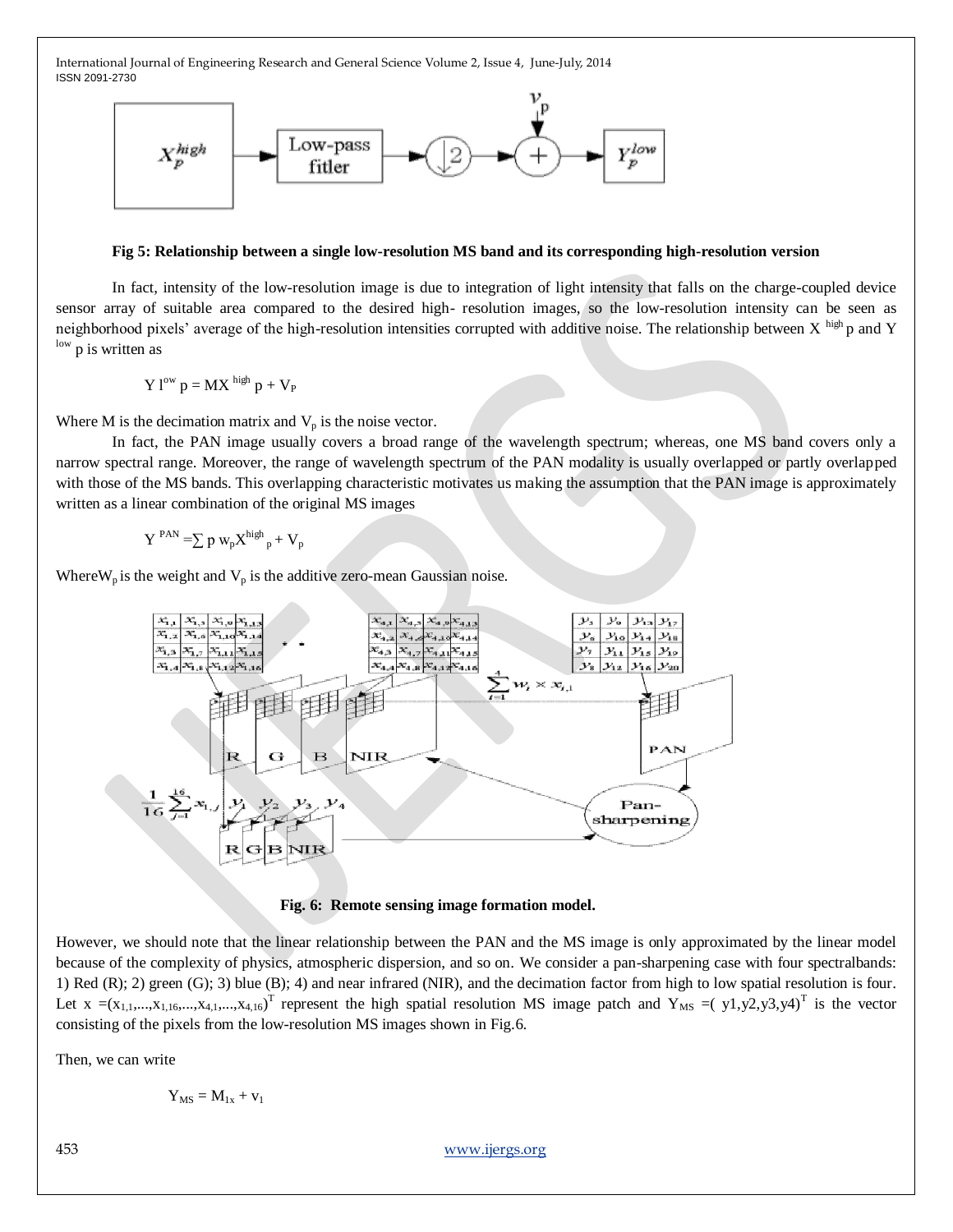## **VI. COMPRESSIVE SENSING AND IMAGE FUSION**

Compressive sensing enables a sparse or compressible signal to be reconstructed from a small number of non-adaptive linear projections, thus significantly reducing the sampling and computation costs. CS has many promising applications in signal acquisition, compression, and medical imaging. In this paper, we investigate its potential application in the image fusion.As far as a real-valued finite-length one-dimensional discrete-time signal *x* is concerned, it can be viewed as a  $R^N$  space  $N \times 1$  dimensional column vector, and the element is  $x[n]$ ,  $n=1, 2, ..., n$ . If the signal is sparse *K*, it can be shown as the following formula:  $X = \nu s$ 

Where*ψ* is the *N* × *N* matrix and *s* is the coefficient component column vector of dimension *N* × 1.

When the signal *x* in the base of  $\psi$  has only non-zero coefficients of  $K \le N$  (or greater than zero coefficients),  $\psi$  is called the sparse base of the signal *x*. The CS theory indicates that if the signal *x*'s (the length is *N*) transform coefficient which is at an orthogonal basis  $\psi$  is sparse (that is, only a small number of non-zero coefficients can be obtained), if these coefficients are projected into the measurement basic *ϕ* which is irrelevant to the sparse base *ψ*, the *M* × 1 dimensional measurement signal *y* can be obtained. By this approach, the signal *x*'s compressed sampling can be realized.

The advantage that the joint sparse theory has is that the data obtained via the projection measurement is much smaller than the conventional sampling methods, breaking the bottleneck of the Shannon sampling theorem, so that the high-resolution signal acquisition becomes possible. The attraction of joint sparse theory is that it is for applications in many fields of science and engineering and has important implications and practical significance, such as statistics, information theory, coding theory, computer science theory, and other theories.

Compared with the traditional fusion algorithms, the joint sparse FI based image fusion algorithm theory has shown significant superiority the image fusion can be conducted in the non-sampling condition of the image with the joint SparseFI technique, the quality of image fusion can be improved by increasing the number of measurements, and this algorithm can save storage space and reduce the computational complexity

## **ACKNOWLEDGMENT**

The authors would like to thank **Dr. S. C. Shivastava and Prof. Shivendra Singh for their support and provided us a chance to work on the concept 'Pan-sharpening'.**

## **CONCLUSION**

The paper put forward a fusion algorithm based on the compressed sensing having joint sparse representation. Compared with the traditional methods, the proposed CS based joint SparseFI image fusion algorithm can preserve the image feature information, enhance the fused image, space detail representation ability and improve the fused image information. The experiment proves that the approach in this paper is better than the SparseFI algorithm, wavelet transform and Laplace pyramid decomposition, etc. In this paper, a novel pan-sharpening method based on CS technique is presented. Based on the PAN and MS images generation model, we referred the pan-sharpening problem.

## **REFERENCES:**

- [1] X. Zhu, X. Wang, and R. Bamler, "Compressive sensing for image fusion—With application to pan-sharpening," in Proc. IGARSS Conf., 2011, pp. 2793–2796.
- [2] J. Lee and C. Lee, "Fast and efficient panchromatic sharpening," *IEEETrans. Geosci. Remote Sens.*, vol. 48, no. 1, pp. 155– 163, Jan. 2010.
- [3] S.Mallat, A Wavelet Tour of Signal Processing, 3rded. Amsterdam, The Netherlands: Academic, 2009, pp. 664–665.
- [4] Z.H. Li and H. Leung, "Fusionofmultispectral andpanchromaticimages using a restoration-based method," IEEE Trans. Geosci. Remote Sens., vol. 47, no. 5, pp. 1482–1491, May 2009.
- [5] V. Buntilov and T. R. Bretschneider, "A content separation image fusion approach: Toward conformity between spectral and spatial information," IEEE Trans. Geosci. Remote Sens., vol. 45, no. 10, pp. 3252-3263,Oct. 2007.
- [6] P B. Aiazzi, S. Baronti, and M. Selva, "Improving component substitution pan-sharpening through multivariate regression of MS +Pan data,‖ *IEEETrans. Geosci. Remote Sens.*, vol. 45, no. 10, pp. 3230–3239, Oct. 2007.
- [7] L. Alparone, L. Wald, J. Chanussot, C. Thomas, P. Gamba, and L. M. Bruce, "Comparison of pansharpening algorithms: Outcome of the 2006 GRS-S data-fusion contest," IEEE Trans. Geosci. Remote Sens., vol. 45, no. 10, pp. 3012–3021, Oct. 2007.
- [8] T.-M. Tu, P. S. Huang, C.-L. Hung, and C.-P. Chang, "A fast intensity-hue-saturation fusion technique with spectral adjustment for IKONOS imagery," *IEEE Geosci. Remote Sens. Lett.*, vol. 1, no. 4, pp. 309–312, Oct. 2004
- 454 [www.ijergs.org](http://www.ijergs.org/) [9] B. Aiazzi, L. Alparone, S. Baronti, and A. Garzelli, "Context-driven fu- sion of high spatial and spectral resolution images